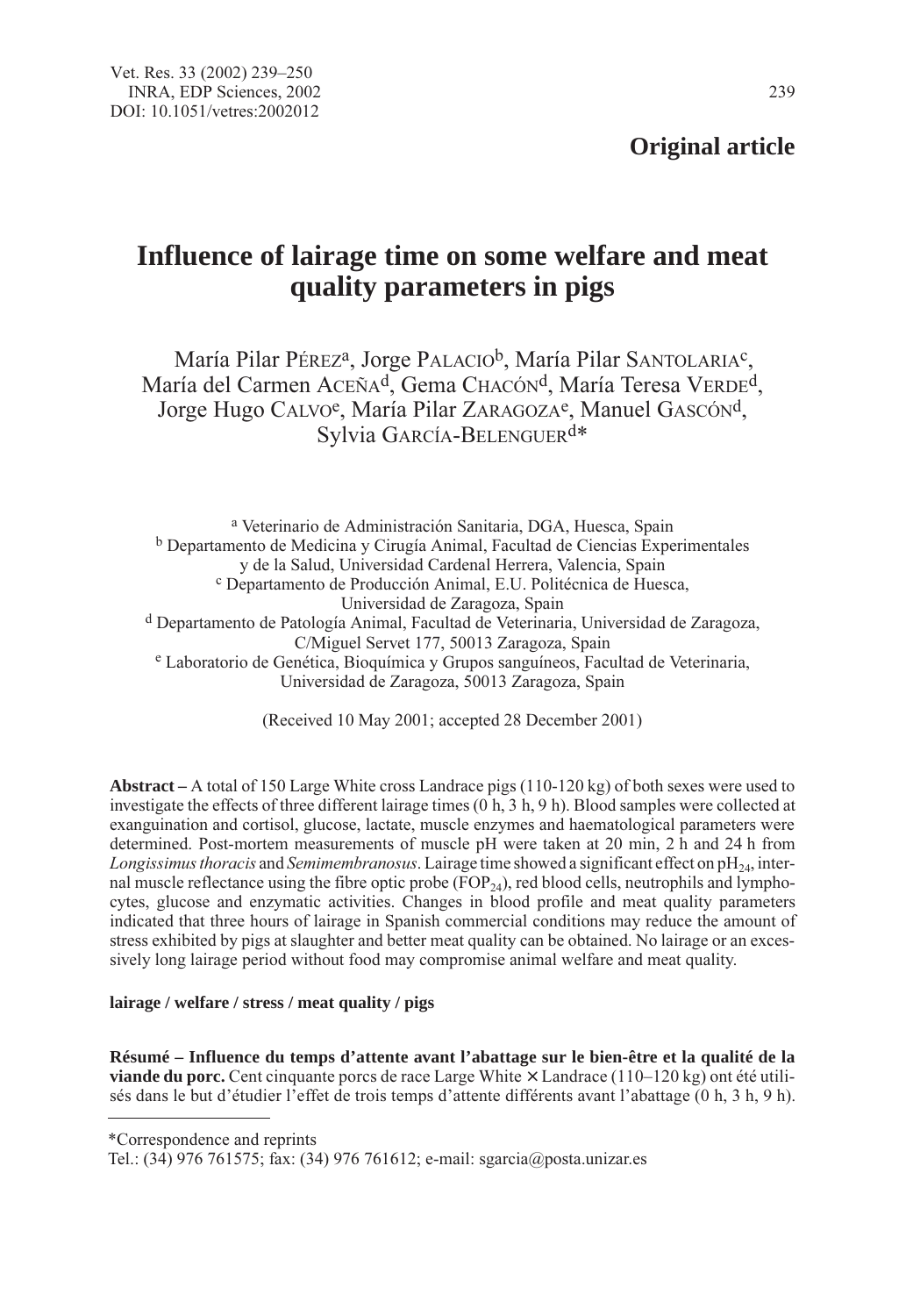Des prélèvements de sang ont été réalisés au moment de la saignée pour l'analyse de la concentration de cortisol, glucose, lactate, l'activité des enzymes d'origine musculaire et différents paramètres hématologiques. Le pH des muscles Longissimus thoracis et Semimembranosus a été mesuré à 20 min, 2 h et 24 h après la mort des animaux. Le temps d'attente à l'abattage a montré un effet significatif  $(p < 0.05)$  sur le pH à 24 h (pH<sub>24</sub>), la reflectance interne du muscle à 24 h (Fibre Optic Probe: FOP<sub>24</sub>), la numération érythrocytaire, les pourcentages de neutrophiles et lymphocytes, la glycémie et l'activité enzymatique. Tous les changements sanguins et des paramètres de la qualité de la viande signalent que dans les conditions normales du commerce en Espagne, un temps d'attente de trois heures à l'abattoir pourrait réduire le niveau de stress montré pour les porcs à l'abattage et améliorer la qualité de la viande. De même l'abattage des animaux sans attente comme l'abattage après un très long temps à l'abattoir sans nourriture pourrait compromettre fortement le bien-être et la qualité de la viande de porc.

**attente à l'abattage / bien-être / stress / qualité de la viande / porc**

## **1. INTRODUCTION**

In general, pigs are reared in environments with low levels of stimulation and the animals may have difficulty coping with new environment stimuli. From the farm to slaughter, pigs encounter many different stimuli such as loading and unloading, being transported or being mixed with unfamiliar pigs [2, 21]. All these stimuli may impose stress which impairs welfare.

Animal welfare can be assessed by using indicators of poor welfare, such as behavioural and physiological changes occurring in stressful situations [12]. Plasma cortisol increase, hyperglycemia, leucocytosis with neutrophilia, lymphopaenia and eosinopaenia are evident signs of stress response [6].

Pre-slaughter handling also affects muscle glycogen metabolism and may increase the incidence of DFD (dry, firm, dark) or PSE (pale, soft, exudative) meat [1, 11]. DFD meat is caused by depletion of muscle glycogen before slaughter, which limits post-mortem muscle acidification. In PSE meat, pre-slaughter stress causes the muscles to acidify at a rapid rate whilst the carcass is still hot. This impairment in meat quality may be measured by a fall in muscle pH post-mortem [17]. The tendency to develop rapid acidification is largely influenced by the genotype of the pig [16] and feed withdrawal [7, 9].

A period of rest in lairage is generally recommended to allow the pigs to recover from transport and associated handling. In spite of this, legislation (EU Directive 93/119/EC) [10] does not suggest any precise time for lairage. With regards to meat quality, a period of rest in lairage between two and four hours is recommended since different studies have shown a decreasing tendency to PSE and an increasing tendency to DFD with longer lairage times [11, 18, 27, 30]. The beneficial effect of lairage time on PSE-related traits seems to be more pronounced in genetically stress susceptible pigs than in stress resistant pigs [7, 26].

From the point of view of animal welfare, the effects of different lairage times are not well defined. Geverink et al. [14] recommended that the animals which are not sedated, be slaughtered immediately upon arrival. Santos et al. [26] recommended that animals be slaughtered as quickly as possible in warm environments and after two or three hours lairage at moderate temperatures. Warris et al. [29], under UK conditions and in pigs of both sexes weighing around 89 kg, also observed that two or three hours of rest reduced cortisol and β-endorphin levels and therefore recommended it with regards to welfare. But in a later study, Warris et al. [30] observed that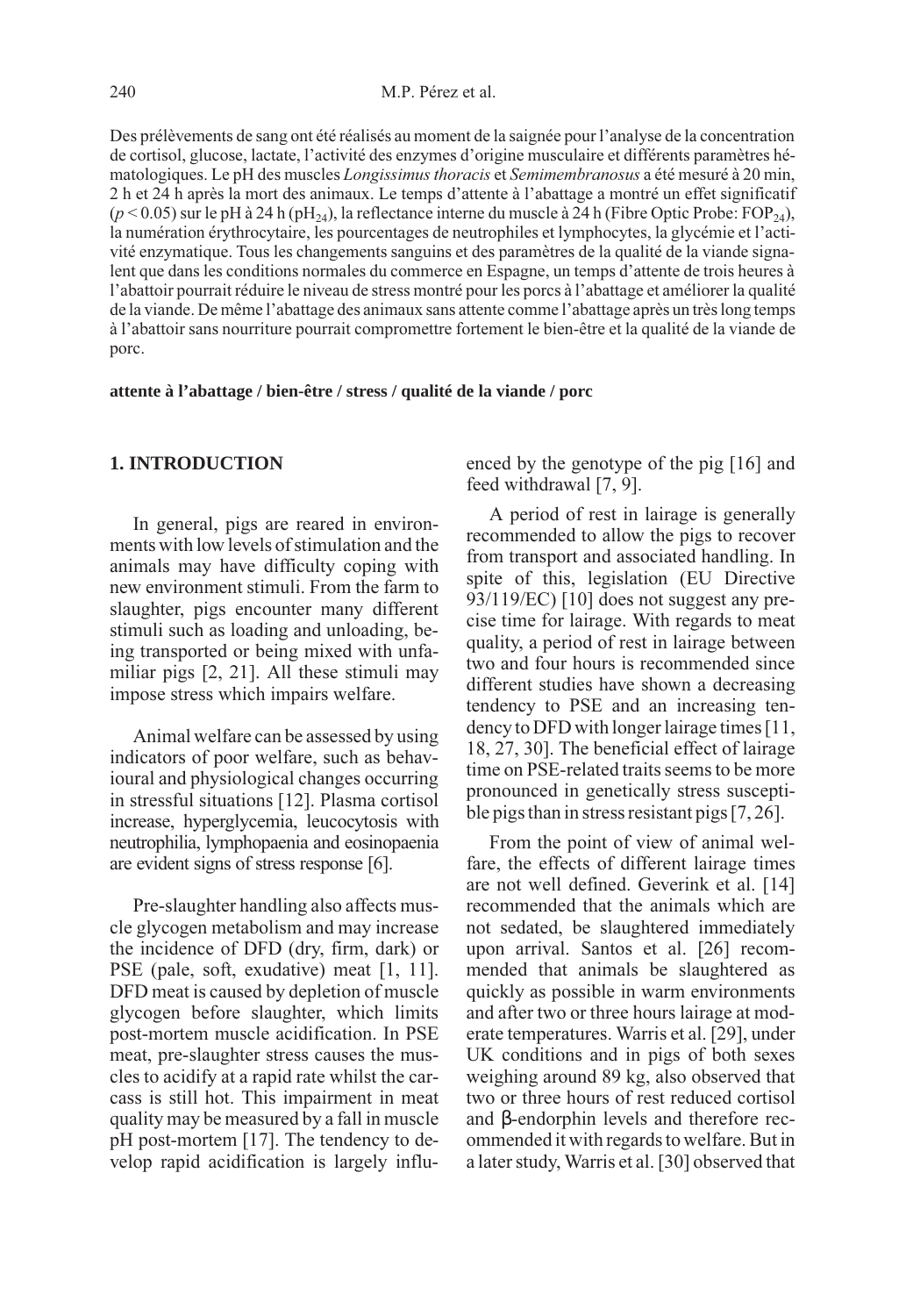the changes in the blood profile indicated that overnight lairage reduced the amount of stress exhibited by pigs, although an important interaction between lairage time and transport time was also detected.

In Spain, most pigs have to travel less than 50 km and usually under warm temperatures. Mixing unfamiliar pigs from different plants is always avoided. However, pigs from different pens but from the same plant are unavoidably mixed during transportation. Feed is withdrawn approximately 12 h before loading and pigs are rarely fed during lairage in the abattoir, since they rarely rest more than 12 h before slaughter.

The purpose of this investigation was to study the effect of different lairage times on pig welfare and subsequent meat quality, under the most frequent environmental and commercial conditions in Spain. A single non replicated experiment has been developed as a pilot study which could highlight a potential area of further, rigorous, replicated studies.

## **2. MATERIALS AND METHODS**

#### **2.1. Experimental design**

A total of 150 Large White cross Landrace pigs of both sexes weighing 110– 120 kg, were included in this study. All the animals were derived from the same breeding company and the same barn, where 300 pigs were fattened in 12 pens, which hold 25 pigs of both sexes in each. All the animals were transported to the slaughterhouse in two trips, half of them in the morning and the other half in the previous evening. The farm was situated 20 km from the slaughterhouse. Only 100 pigs transported together in the morning were included in the study, 50 were sacrificed immediately on arrival and 50 were sacrificed three hours later. Only 50 pigs transported together the previous evening were included in the study and they stayed in lairage for nine hours. Then, for lairage, animals were held in three batches of 50 animals subjected to zero, three and nine hours of lairage. These times were chosen from the most habitual lairage times used in Spanish commercial conditions in a standard industrial abattoir. Travel conditions and handling were the same for all 150 pigs included in the study (lorry, driver, density: 235 kg/m2). At the moment of loading, the animals had been fasting for 12 h. The animals were loaded by means of a tailgate lift and unloaded by a ramp (15º slope). The animals were always herded using pig boards and without the use of sticks or goads. Mean live weight of the groups when they arrived at the abattoir were 114.5, 115.2 and 113.5 kg, respectively. The 0 h and 3 h groups arrived at the slaughterhouse in the morning when the production chain was at maximum performance and the 9 h group arrived during the previous evening and waited overnight. The 3 h and 9 h groups were introduced into two identical slaughter pens respectively and lairage density was  $0.48 \text{ m}^2$ / animal for both batches. Animals were showered during the first 15 min of lairage. They had access to water but not food. Then, total fasting time, including the journey and lairage times was 13, 16 and 22 h, respectively. All these times are according to legislation. The experiment was carried out in the spring with an outdoor temperature of 15 ºC and an indoor temperature of 20 ºC. All the animals were slaughtered within an hour on the same day and in commercial conditions after stunning (500 V, 1.8 A) using a restrainer system. Exanguination was carried out with the animal suspended from its left hind leg. The abattoir had an output of 350 000 pigs a year and a production line speed of 300 pigs per hour.

#### **2.2. Behavioural observations**

A video recorder monitored behaviour during the first 3 h of lairage in order to compare the behaviour of the pigs kept overnight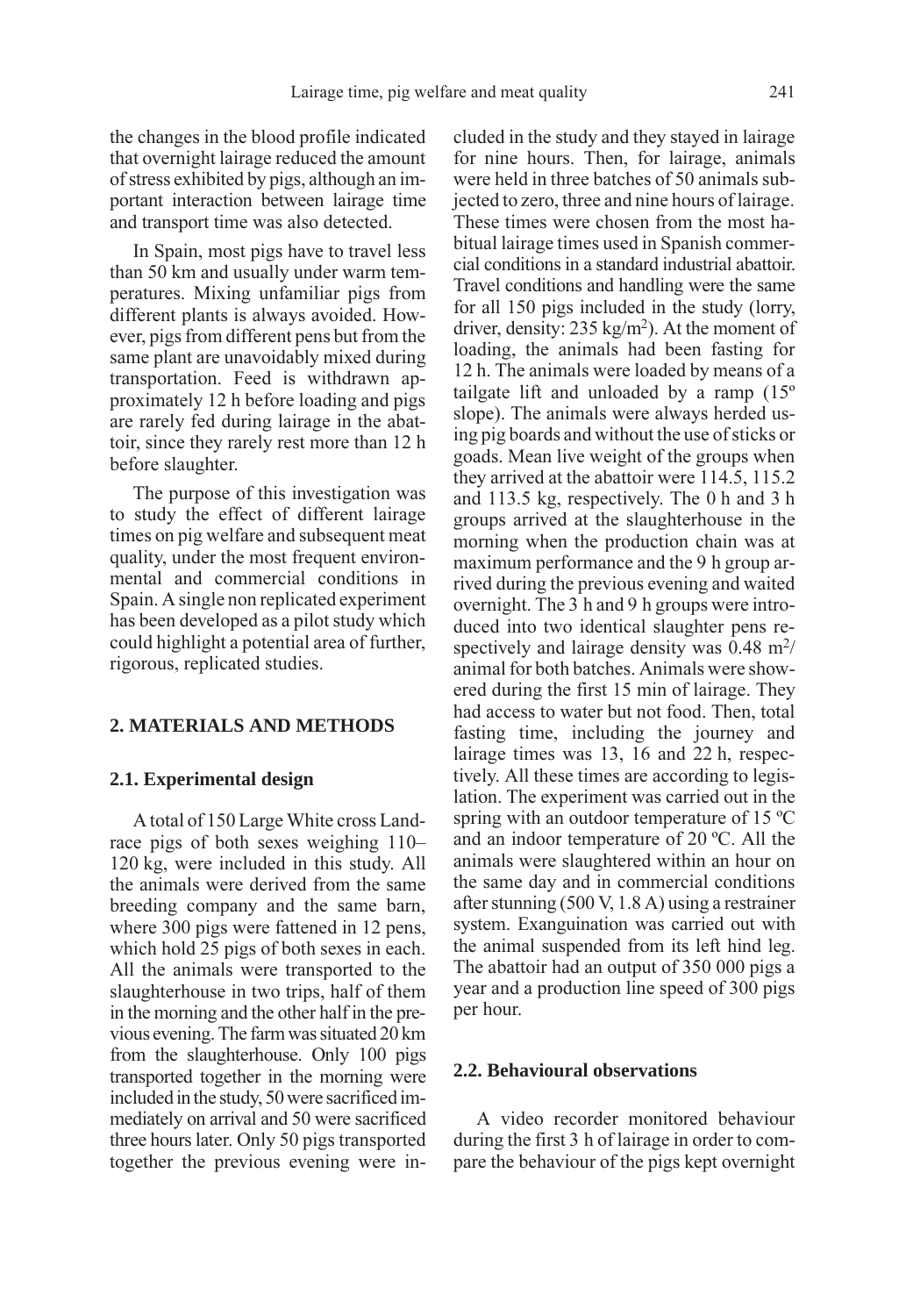at the plant (9 h group) and those kept during the morning (3 h group). The number of animals resting (sitting and lying down) was recorded punctually every 10 min. Skin damage was assessed as an index of agonistic behaviour before slaughter. A scale of 1 to 5 was used, with 1 indicating no skin blemish and 5 indicating a severe skin blemish [28].

#### **2.3. Blood measurements**

Blood samples were collected at exanguination and were kept refrigerated until arrival at the laboratory for immediate processing.

Haematological parameters: packed cell volume, hemoglobine, red blood cells and white blood cells were analysed immediately with an automatic counter (Sysmex F-800, TOA Medical Electronics Co; Ltd., Japan). For differential leukocyte counts, stained smears (Wright's stain) were examined under a light microscope and percentage of lymphocytes, neutrophils and eosinophils were determined.

EDTA plasma and serum were obtained quickly by centrifugation and aliquots were frozen  $(-30 \degree C)$  for subsequent analysis of cortisol, lactate, glucose and enzymatic activity of creatine kinase (CK), lactic dehydrogenase (LDH), aspartate amino transferase (AST) and alanine amino transferase (ALT). Plasma (EDTA K3) cortisol levels were measured by radioimmunoassay (CT-RIA-I125, Biolink 2000 S.L., Pi i Molist 133, Barcelona, Spain). Plasma (EDTA KF) lactate concentration was measured using a Sigma Diagnostics kit and a spectrophotometer (Lambda 5, PerkinElmer & Co GmbH, 7770 Überlinger, Germany). Serum enzyme activity levels and glucose concentration were analysed by a multianalyser spectrophotometer (Technicon RA-500, Swords Co, Ltd, Dublin, Ireland) using Bayer reagents.

#### **2.4. Meat quality measurements**

Post-mortem measurements of muscle pH were taken at 20 min (pH<sub>0</sub>), 2 h (pH<sub>2</sub>) and 24 h ( $pH_{24}$ ) from Longissimus thoracis (LT) and at 2 h and 24 h from Semimembranosus (SM), with a portable pHmeter (Crison-507, 08328 Alella, Spain) and penetration electrode. The internal muscle reflectance, using the fibre optic probe (FOP) [8], was measured in both muscles at 24 h post-mortem. LT and SM measurements were recorded at 3 cm depth, in the region of the last rib and from the right free limb, respectively. These measurements were taken in order to detect PSE and DFD meat [8, 16, 30]. PSE meat is characterised by high light scattering and a rapid acidification (FOP<sub>24</sub> > 39; pH<sub>45min</sub> < 5.9; pH<sub>2</sub> < 5.7;  $pH<sub>24</sub> < 5.6$ ). DFD meat is characterised by low light scattering caused by high ultimate pH values (FOP<sub>24</sub> < 19; pH<sub>24</sub> > 6.00).

Data corresponding to hot carcass weight were also collected.

#### **2.5. Genetic study**

Blood from all the animals was analysed in order to detect stress-susceptible pigs. A DNA test for the Porcine Stress Syndrome was performed typing the skeletal ryanodine receptor gene (ryr-1). This method was described by Fugii et al. [13] and modified by Calvo et al. [4]. Genomic DNA was extracted according to a previously described procedure [20].

A 199 bp fragment (including the mutation of the ryr-1 gene: exon 4 contains the 1666 mutation C-T, X68247 Genebank) was amplified with the set of primers. The primers were designed as follows: 5'GTTCCCTGTGTGTGTGC-3' (forward primer) and 5'ATTCACCGGAGTGGAGT-3' (reverse primer). The amplification was carried out in a final volume of 50 µL, containing 20 mM Tris-HCl, pH 8.4, 50 mM KCl,  $1.5 \text{ mM } MgCl<sub>2</sub>$ ,  $0.2 \text{ mM }$  each of dATP, dTTP, dGTP and dCTP, 4 pmol of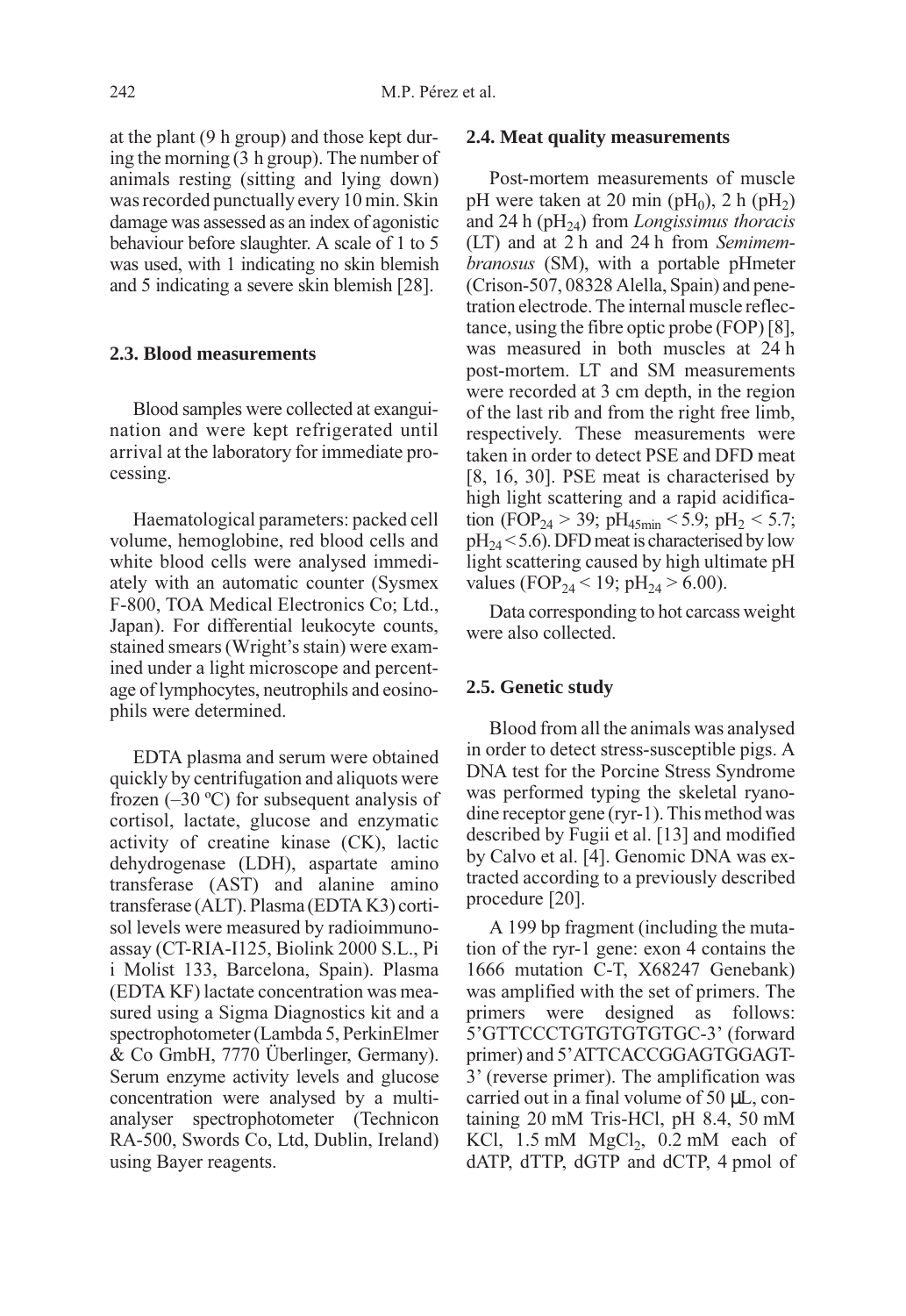each primer, 20 ng of template DNA, and 1.5 U of Taq polymerase (Promega Corp, Madison, WI, USA). The DNA was amplified in a Biometra Thermal cycler (Biometra Ltd, Kent, UK). Thirty cycles were performed with the following step-cycle profile: strand denaturation at 94 ºC for 1 min, primer annealing at 72 ºC for 30 s. An initial denaturation at 94 ºC for 5 min was performed to improve the final result. Electrophoresis of a 10 µL portion of the amplification was carried out for 45 min at 100 V in 2% agarose gel containing ethidium bromide (1 µg/mL) in TBE buffer. The DNA fragment was visualised by UV transillumination.

In order to obtain the three different genotypes (CC: stress resistant animals, CT: carrier animals, TT: stress susceptible animals) digestion of the PCR fragment was done and one polymorphic recognition site was revealed with the enzyme BsiHKA I. This digestion was carried out at 60 ºC during 2 h 30 min, resulting in a fragment of 199 bp (allele C) or  $165$  bp or  $34$  bp (allele T).

#### **2.6. Statistical analyses**

Data were analysed using the statistic program SPSS v. 9.0. A multiple analysis of variance (general linear model) was used to examine the effect of lairage time (L), sex (S) and genotype (G) on welfare and meat quality parameters. Interactions between explanatory variables were also included  $(L \times S, L \times G; S \times G)$ . The scheffe test was applied for multiple comparisons.

The relationship between variables was also studied by using the Pearson correlation with a signification level of  $p < 0.05$ .

## **3. RESULTS**

No deaths were registered during transport or lairage among the animals in this study.

No significant interactions were detected in the study, so only least square means from lairage, genotype and sex are presented in the tables.

## **3.1. Effect of lairage time on blood measurements**

With respect to haematological parameters (Tab. I), there were significant differences between groups in the percentage of lymphocytes and neutrophils. The 3 h and 9 h lairage groups presented signs of lymphopaenia and neutrophilia. From red

**Table I.** Least square means (standard error) of the hematological parameters in relation to lairage time,  $n = 50$  animals per group.

|                                  | Group $0h$     | Group 3 h       | Group 9 h        | Statistical<br>significance |
|----------------------------------|----------------|-----------------|------------------|-----------------------------|
| Red blood cells $(10^6/\mu L)$   | $9.0(0.2)^a$   | $9.5(0.3)^a$    | $9.9(0.3)^{b}$   | P < 0.05                    |
| Hemoglobine $(g/dL)$             | 14.3(0.3)      | 14.9(0.3)       | 14.7(0.4)        | <b>NS</b>                   |
| Packed cell volume $(\%)$        | 40.4(0.9)      | 41.7(1.2)       | 41.3(1.5)        | <b>NS</b>                   |
| White blood cells $(10^3/\mu L)$ | 29.4(1.6)      | 31.6(1.9)       | 28.9(2.4)        | <b>NS</b>                   |
| Neutrophiles $(\% )$             | $46.7(2.6)^a$  | $60.0(3.1)^{b}$ | 58.8 $(4.1)^{b}$ | P < 0.05                    |
| Lymphocytes $(\% )$              | $50.1 (2.5)^a$ | $36.9(2.9)^{b}$ | $38.5(3.8)^{b}$  | P < 0.05                    |
| Eosinophiles $(\% )$             | 0.3(0.1)       | 0.2(0.2)        | 0.3(0.2)         | <b>NS</b>                   |

Different letters indicate significant differences between groups.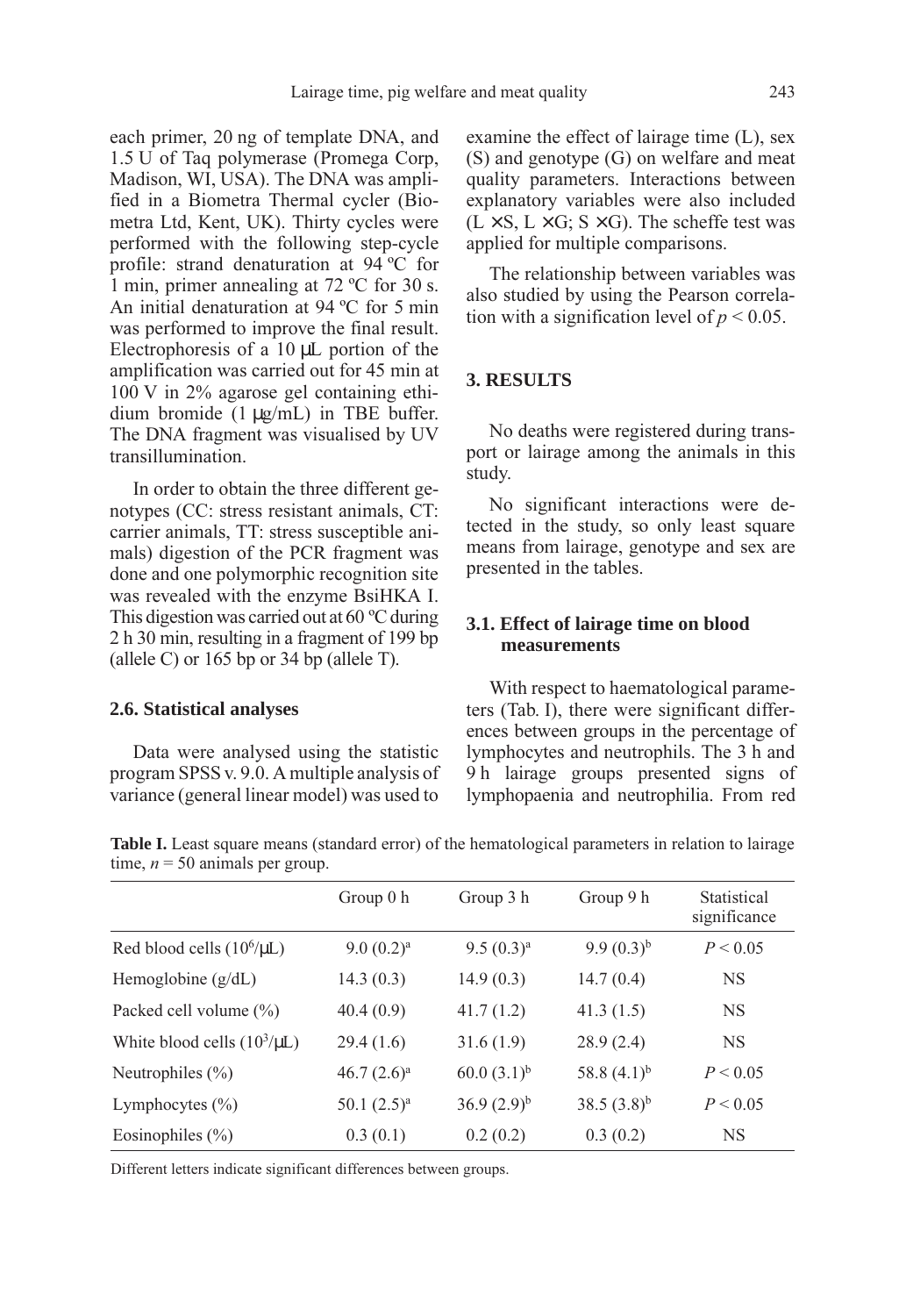cell parameters, only the RBC count showed significant differences, the number of cells being higher in the group given 9 h lairage compared to the other two groups.

Table II presents the means of biochemical parameters in relation to lairage time. Glucose concentration was significantly lower in the group subjected to 9 h lairage and the level of cortisol was significantly higher in the group slaughtered on arrival, but no significant correlation was obtained between glucose and cortisol concentrations. Plasma enzymatic activities of ALT, AST, CK and LDH increased as lairage time increased. The four enzymes were significantly correlated between them.

### **3.2. Effect of lairage time on meat quality measurements**

The results of pH and internal muscle reflectance (FOP) in LT and SM muscles depending on waiting times in the abattoir pens are shown in Table III. Significant differences can be noted between the animals slaughtered on arrival and those given nine hours lairage in ultimate pH measurements. The pH-fall was less pronounced in the 9 h group, which presented the highest  $pH_{24}$  in both muscles. There was also significant difference between groups in  $FOP_{24}$  measurement but only in the LT muscle, showing the highest values in the 0 h group.

A significant negative correlation between  $pH_{24}$  and  $FOP_{24}$  was found in LT and SM muscles (LT:  $r = -0.38$ ; SM:  $r = -0.51$ ). A significant correlation was also observed between  $pH_{24}$  from both muscles ( $r = 0.77$ ). No significant differences were found in carcass weight between the groups.

The percentages of pigs presenting extreme values of ultimate pH or FOP are shown in Table IV. The percentages of pigs presenting  $pH_{24}$  < 5.60 and FOP<sub>24</sub> > 39 at the same time in any muscle were 24, 14 and 10% for the 0 h, 3 h and 9 h groups, respectively. The percentages of pigs presenting  $pH_{24}$  > 6.00 and FOP < 19 at the same time in any muscle were 0, 4 and 20% for the 0 h, 3 h and 9 h groups respectively. There was a tendency for the percentage of pigs with PSE characteristics to decrease, whereas the percentage of pigs with DFD characteristics increased, as lairage time increased.

|                    | Group 0 h                | Group 3 h                | Group 9 h                 | Statistical<br>significance |
|--------------------|--------------------------|--------------------------|---------------------------|-----------------------------|
| Cortisol $(ng/mL)$ | $98.7(4.7)^a$            | 77.8 $(5.5)^{b}$         | 89.1 (7.2)                | P < 0.05                    |
| Glucose $(mg/dL)$  | $78.2^{\mathrm{a}}(6.2)$ | 64.7(6.8)                | $43.6^{b}$ (8.8)          | P < 0.05                    |
| Lactate $(mg/dL)$  | 137.7(9.1)               | 150.7(9.7)               | 156.7(12.9)               | <b>NS</b>                   |
| ALT(U/L)           | $52.4^{\circ}$ (3.0)     | $59.7^{\mathrm{a}}(3.5)$ | $90.5^b(4.6)$             | P < 0.001                   |
| AST (U/L)          | $103^a(21)$              | $113^a(19)$              | $611^b(32)$               | P < 0.001                   |
| $CK$ (U/L)         | 7692 <sup>a</sup> (4455) | $14918b$ (3931)          | 74691 <sup>c</sup> (6820) | P < 0.01                    |
| LDH (U/L)          | $2052^a(570)$            | 2894 <sup>b</sup> (503)  | $7490^{\circ}$ (873)      | P < 0.05                    |

Table II. Least square means (standard error) of the biochemical parameters in relation to lairage time,  $n = 50$  animals per group.

Different letters indicate significant differences between groups. ALT: alanine amino transferase, AST: aspartate amino transferase, CK: creatine kinase, LDH: lactic dehydrogenase.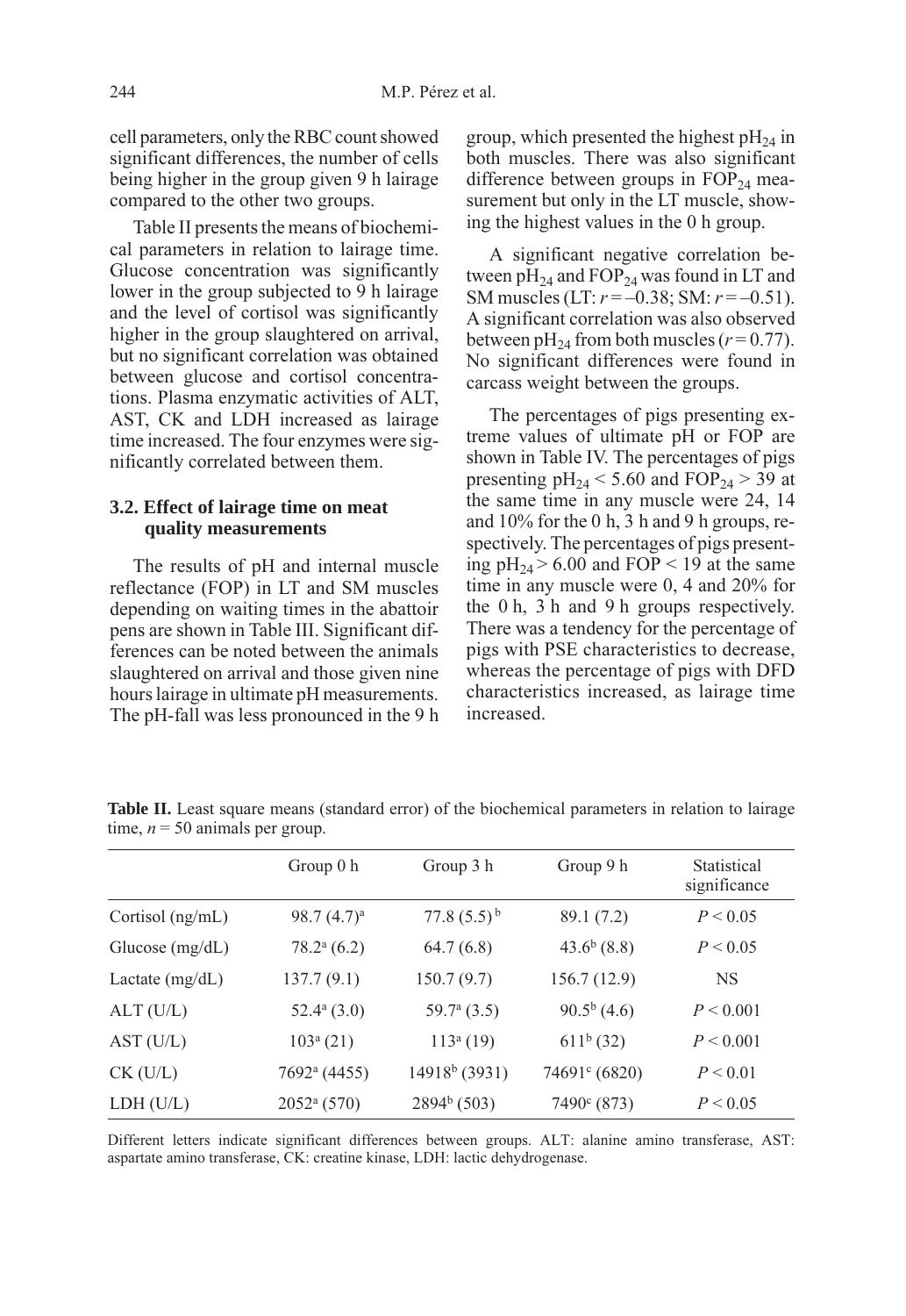|                      | Group 0 h                  | Group 3 h      | Group 9 h                | Statistical<br>significance |
|----------------------|----------------------------|----------------|--------------------------|-----------------------------|
| $pH_0LT$             | 6.45(0.07)                 | 6.39(0.08)     | 6.16(0.11)               | <b>NS</b>                   |
| $pH_2LT$             | 6.14(0.08)                 | 6.01(0.08)     | 5.97(0.11)               | <b>NS</b>                   |
| $pH_{24}LT$          | $5.58(0.06)^a$             | 5.63(0.06)     | 5.89 $(0.08)^{b}$        | P < 0.05                    |
| $pH$ <sub>2</sub> SM | 6.06(0.08)                 | 5.92(0.08)     | 5.84(0.11)               | <b>NS</b>                   |
| $pH_{24}$ SM         | $5.54$ <sup>a</sup> (0.06) | 5.59(0.06)     | 5.83 <sup>b</sup> (0.08) | P < 0.05                    |
| $FOP_{24}LT$         | $35.1^a(2.96)$             | $25.1b$ (2.96) | $19.8b$ (3.58)           | P < 0.05                    |
| $FOP_{24}SM$         | 31.9(3.03)                 | 30.9(3.03)     | 28.4(3.7)                | <b>NS</b>                   |
| Skin damage          | 1.18(0.14)                 | 1.49(0.14)     | 1.61(0.15)               | <b>NS</b>                   |
| Carcass weight (kg)  | 91.4(2.0)                  | 92.3(1.8)      | 89.4(3.1)                | <b>NS</b>                   |

Table III. Least square means (standard error) of the meat quality parameters in relation to lairage time,  $n = 50$  animals per group.

Different letters indicate significant differences between groups. LT: Longissimus thoracis; SM: Semimembranosus; FOP: Fibre Optic Probe.

**Table IV**. Percentage of animals with signs of PSE (pale, soft, exudative) or DFD (dry, firm, dark) in relation to lairage time.

|            |          | <b>PSE</b>                          |    |                  | DFD      |                 |  |          |           |
|------------|----------|-------------------------------------|----|------------------|----------|-----------------|--|----------|-----------|
|            |          | $FOP_{24}$ > 39<br>$pH_{24}$ < 5.60 |    | $pH_{24}$ > 6.00 |          | $FOP_{24}$ < 19 |  |          |           |
|            | LT       | <b>SM</b>                           | LT | <b>SM</b>        | LT       | <b>SM</b>       |  | LT       | <b>SM</b> |
| Group $0h$ | 64       | 72                                  | 18 | 24               | $\Omega$ | $\Omega$        |  | $\theta$ | $\theta$  |
| Group 3 h  | 60       | 70                                  | 6  | 14               | 6        | 6               |  | 4        | $\theta$  |
| Group 9 h  | $\theta$ | 26                                  | 10 | $\overline{4}$   | 16       | 20              |  | 26       | 20        |

LT: Longissimus thoracis; SM: Semimembranosus; FOP: Fibre Optic Probe.

#### **3.3. Effect of sex and genotype**

The genetic study showed 16% dominant homozygotes (CC: 199 bp), 79% heterozygotes (CT: 199 bp + 170 bp + 29 bp) and 5% recessive homozygotes (TT:  $170$  bp  $+ 29$  bp). Distribution by sex was 49% females and 51% males.

Multiple analysis of variance showed a significant effect of genotype on plasma cortisol concentration, plasma ALT, AST, CK and LDH enzyme activities and  $pH_0$  and  $pH_2$  from LT muscle. Table V shows least square means from these parameters but the relationship between lairage time and stress susceptibility could not be demonstrated because there were not enough animals in each group.

Sex (Tab. VI) showed a significant effect on Hb, plasma enzyme activities,  $pH_2$ LT and  $FOP_{24}$  SM, with blood parameters higher in females and muscle parameters higher in males.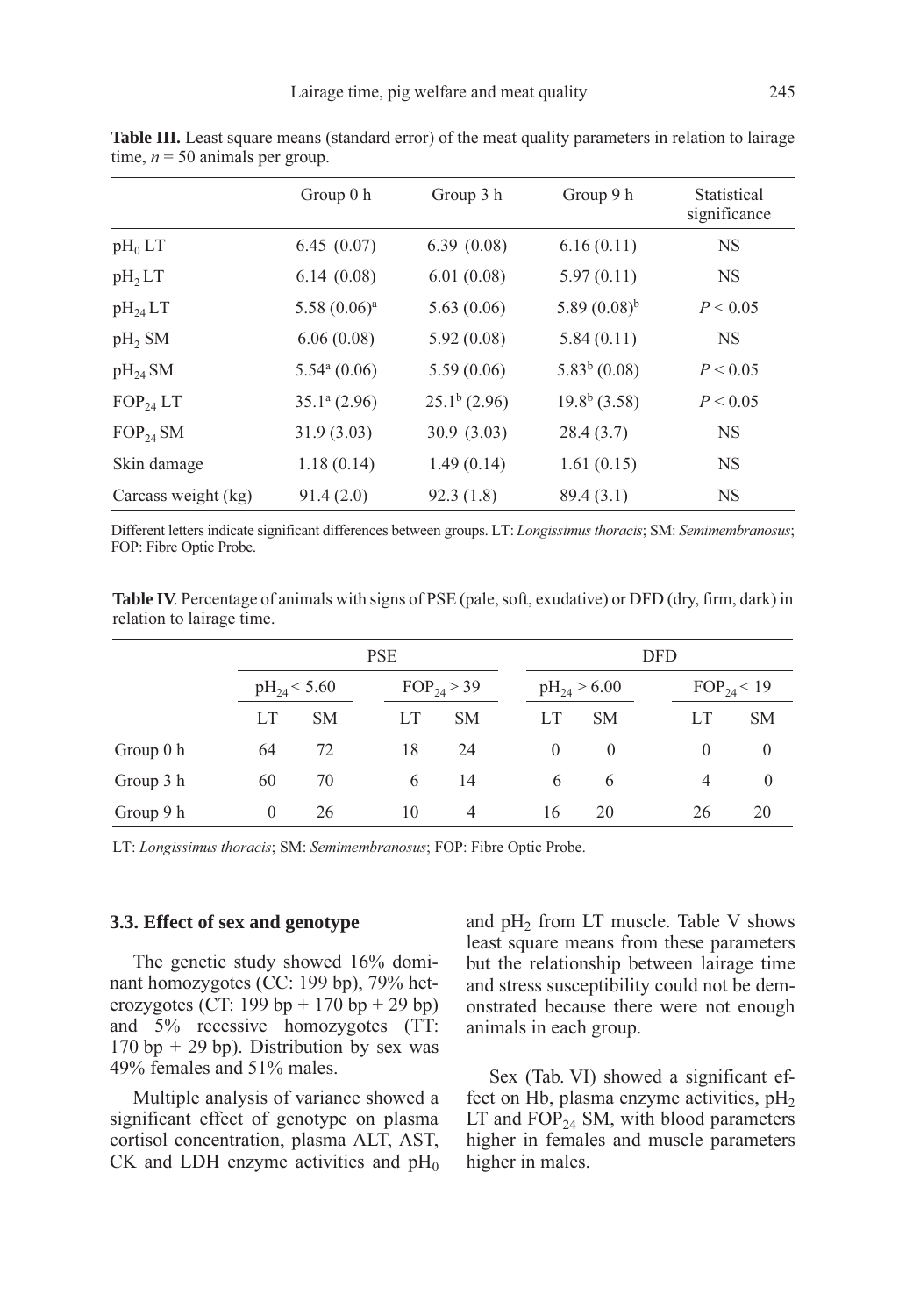|                        | Stress resistant<br>animals ( $n = 24$ ) | Carrier animals<br>$(n=118)$ | Stress susceptible<br>animals $(n = 8)$ | Statistical<br>significance |
|------------------------|------------------------------------------|------------------------------|-----------------------------------------|-----------------------------|
| Cortisol $(ng/mL)$     | $75.9a$ (5.3)                            | 88.7 (2.3)                   | $104.1b$ (10.3)                         | P < 0.05                    |
| $ALT$ (U/L)            | $57^{\rm a}$ (3.4)                       | $55^{\rm a}$ $(1.5)$         | $98^b$ (6.6)                            | P < 0.001                   |
| AST (U/L)              | $166^{\rm a}$ (23.9)                     | $157^{\rm a}$ (10.5)         | $750b$ (52.0)                           | P < 0.001                   |
| $CK$ (U/L)             | $18970^{\circ}$ (5041)                   | 20831 <sup>a</sup> (2207)    | 83916 <sup>b</sup> (11033)              | P < 0.001                   |
| LDH (U/L)              | $3449^{\circ}$ (645)                     | $3300^{\rm a}$ (282)         | $7415b$ (1413)                          | P < 0.05                    |
| $pH_0LT$               | $6.42^{\mathrm{a}}$ $(0.08)$             | $6.29b$ (0.04)               | 6.31(0.15)                              | P < 0.05                    |
| $pH$ <sub>2</sub> $LT$ | $6.22^{\mathrm{a}}$ (0.08)               | 6.01(0.04)                   | $5.85^b$ (0.16)                         | P < 0.05                    |

**Table V.** Least square means (standard error) of the parameters affected by genotype.

Different letters indicate significant differences between groups. LT: Longissimus thoracis; ALT: alanine amino transferase; AST: aspartate amino transferase; CK: creatine kinase; LDH: lactic dehydrogenase.

|                    | Female $(n = 73)$ | Male $(n = 77)$ | Statistical<br>significance |
|--------------------|-------------------|-----------------|-----------------------------|
| Hemoglobine (g/dL) | 14.97(0.31)       | 14.28 (0.29)    | P < 0.05                    |
| ALT(U/L)           | 80(3.2)           | 52(3.0)         | P < 0.001                   |
| AST (U/L)          | 414 (21)          | 161(20)         | P < 0.001                   |
| $CK$ (U/L)         | 49420 (4441)      | 17949 (4379)    | P < 0.001                   |
| LDH (U/L)          | 5559 (569)        | 2911 (560)      | P < 0.01                    |
| $pH_2LT$           | 5.92(0.08)        | 6.17(0.07)      | P < 0.05                    |
| $FOP_{24}LT$       | 26.22(3.16)       | 30.73 (2.40)    | P < 0.05                    |

Table VI. Least square means (standard error) of the parameters affected by sex.

Different letters indicate significant differences between groups. LT: Longissimus thoracis; ALT: alanine amino transferase; AST: aspartate amino transferase; CK: creatine kinase; LDH: lactic dehydrogenase; FOP: Fibre Optic Probe.

#### **3.4. Behavioural results**

The percentage of animals resting increased in proportion to time in lairage and no differences between groups were detected (Fig. 1). Non significant skin damages were detected in pigs at slaughter (Tab. III).

#### **4. DISCUSSION**

The impact of lairage time may vary according to the specific situation in each abattoir and in relation to the amount of stress experienced during transportation [7]. That is one of the reasons why it is very important to work in commercial conditions in order to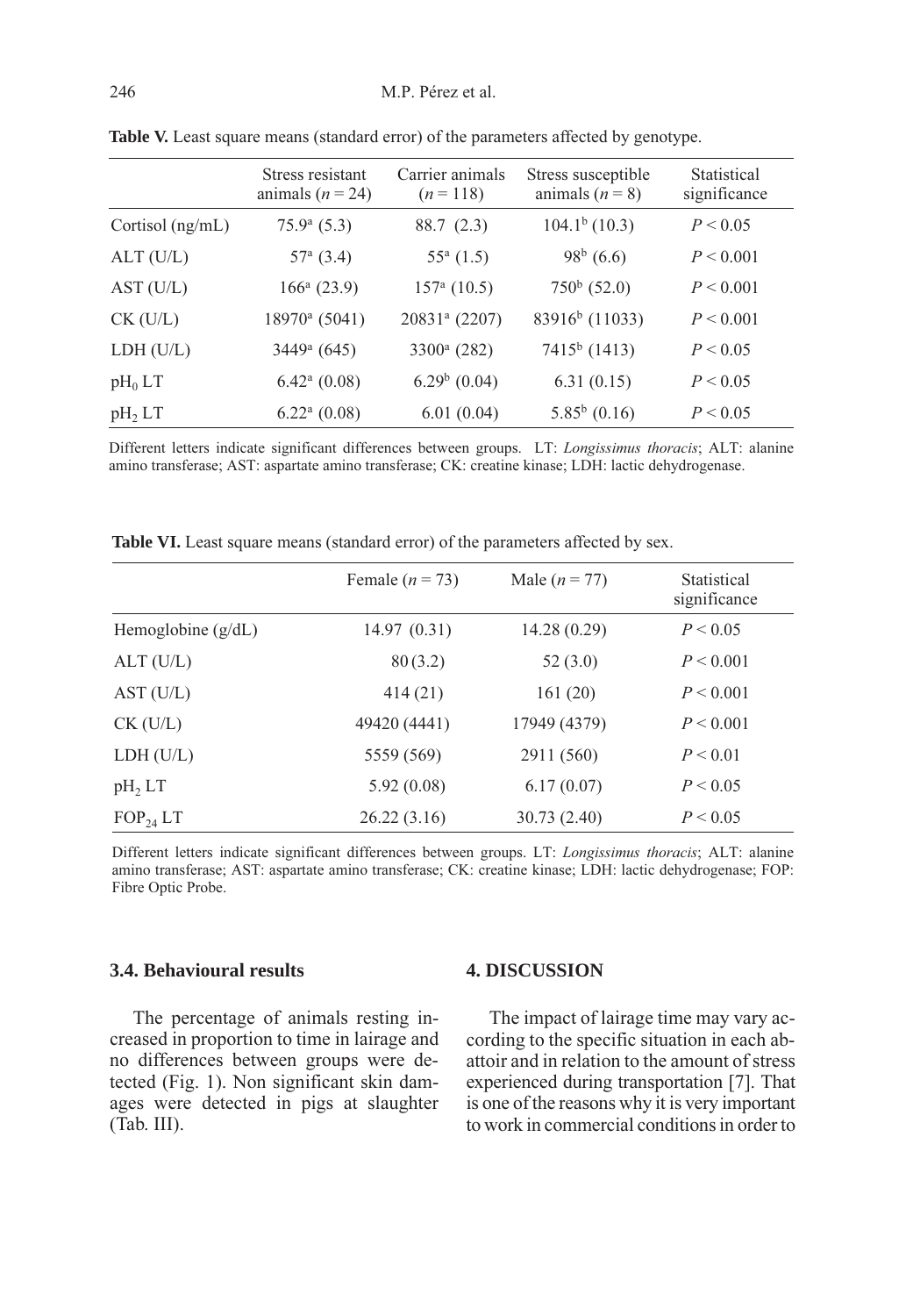

**Figure 1.** Mean percentage of animals resting (sitting and lying down) during lairage time in the morning (group 3 h) or in the evening (group 9 h).

obtain practical results. This study was carried out using the most frequent conditions found in Spain: short transport at warm temperatures, 12 h fasting before transport and a maximum of 12 h lairage without food. Lairage time can vary from 0 to 12 h, but the most frequent times are: 0 h for pigs that arrive at the abattoir when the slaughter chain is functioning, 2–3 h for pigs that arrive just before the slaughter chain begins functioning and 8–9 h for pigs that arrive in the evening, when the slaughter chain is not working.

From the point of view of animal welfare, changes in blood profile indicated that pigs subjected to 3 h lairage did not evidence more adverse consequences on biological parameters related to stress than did pigs who were immediately sacrificed. Changes were seen mostly in pigs subjected to 9 h lairage.

Cortisol levels were high in all the groups in comparison with normal levels for the species as indicated in the bibliography (10–30 ng/mL), indicating a stress response activation [6]. Animals slaughtered immediately upon arrival showed the highest levels probably due to the strong stress effect of loading, transport and unloading. These handling practises involve considerable stress for pigs [2, 5, 23]. The animals given 3 h lairage showed the lowest cortisol levels. Warris et al. [29] found that the recovery of cortisol was complete within 2–3 h, but in other works, Warris et al. [30] found lower cortisol levels in pigs held and fed in lairage overnight, as did Moss and Robb [22]. On the contrary, in our study a tendency to increase can be seen when lairage time is prolonged to nine hours. These differences with other authors may be attributed to fasting.

It is worth mentioning that pigs which are not carriers of stress susceptibility genetic mutation, presented the lowest cortisol levels, indicating a better stress adaptation. Stress-susceptible pigs probably have more difficulty coping with new environment stimuli during transport and lairage.

Serum glucose concentration decreases as lairage time increases, probably as an effect of a prolonged fasting time. In the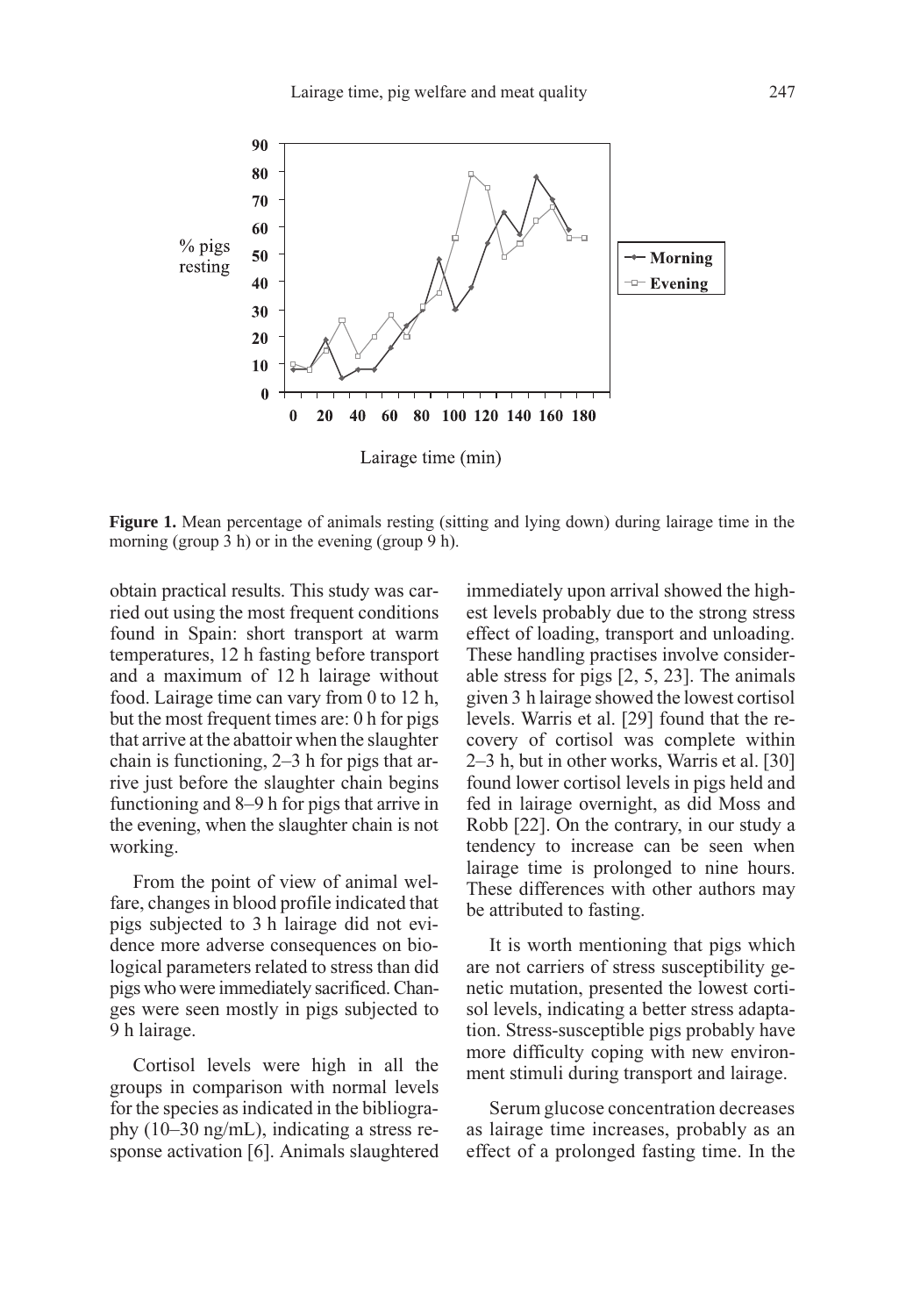absence of feeding, adrenaline stimulates lipolysis. In pigs, fat mobilisation starts after about 16 h of fasting, as an alternative to glucose as a fuel for muscle metabolism and at this point, blood glucose levels would start to recover [17]. In our study, animals in 9 h lairage were in 22 h fasting and blood glucose levels were not recovering. This hypoglycaemia would make the animals feel weak, lethargic and sensitive to the cold [17].

The WBC increased during transportation with respect to the normal values of the species  $(11-22 \times 10^3/\mu L)$  [19], and did not recover during lairage. This leukocytosis may be caused by the endogenous release of corticosteroids and epinephrine during transport. In acutely stressed animals, a transient leukocytosis is evident within minutes of epinephrine secretion whereas corticosteroid induced changes were not seen until a few hours later. Leukocytosis with neutrophilia, lymphopenia and eosinopenia, observed at 3 h and 9 h lairage, is a typical response to corticosteroids [6, 19].

RBC number was also increased in the three groups with respect to the normal values of the species  $(5-8 \times 10^6/\mu L)$  [19] which may be attributable to the release of cathecolamines and splenic contraction as a consequence of the acute stress of loading, transport and unloading. The significant increase in RBC in the 9 h lairage group may imply that long periods in the lairage pen without food is a new stress stimulus.

This hypothesis is reinforced by the increase in blood enzymatic activity of CK, LDH, AST and ALT also observed as the lairage time increases. This increase may be associated with physical stress and muscle damage [25], which was more evident in stress susceptible pigs. This damage did not seem to be associated with an increase in physical activity, since a tendency to rest was already evident as lairage time increased from one hour to three hours, when most agonistic interactions usually take place [15]. This might be associated to

changes in muscle membrane permeability as a consequence of stress [25]. Other authors [3, 31] have also observed CK and LDH activity increases after transport and lairage. On the contrary, Warriss et al. [30] found lower CK and lactate levels in pigs having rested overnight than in pigs having rested for 1 or 3 h. In our study, lairage time did not have a significant effect on lactate concentration.

From the point of view of meat quality in commercial conditions, a lairage period of more than 3 h would be recommended in order to obtain better ultimate pH values  $(5.6–6)$ . The mean pH<sub>24</sub> value of the group of pigs which were killed immediately after arrival was very close to the actual PSE meat pH values both in LT  $(5.58 \pm 0.06)$  and SM (5.54  $\pm$  0.06), thus showing a tendency to PSE. This tendency is clear when regarding a percentage of pigs with low  $pH_{24}$  and high  $FOP_{24}$  values in this group (24%). This result is in concordance with the results of other authors [11, 18, 27, 30]. Nielsen [24] observed that feeding pigs on the morning of the day of slaughter could increase the prevalence of PSE, especially if they were slaughtered as soon as they arrived at the abattoir, but in our study, the animals had been fasting for 12 h and in spite of that they showed low  $pH_{24}$  values. Pigs subjected to 9 h lairage showed the highest pH24 mean. Although this mean value was within the normal range, an increase in the percentage of pigs with high  $pH_{24}$  and low  $FOP<sub>24</sub>$  was evident in this group (20%). Some authors have also found a tendency towards DFD meat in long lairage times [11]. Long fasting periods may decrease the glycogen stores and may be one of the causes of DFD incidence combined with stress of handling [17]. Food deprivation for 16–24 h before delivery was recommended by Eikelenboom et al. [9], although De Smet et al. [7] did not find indicators of a positive effect of overnight feed withdrawal on PSE related traits. Based on our results, a rest period might be recommended for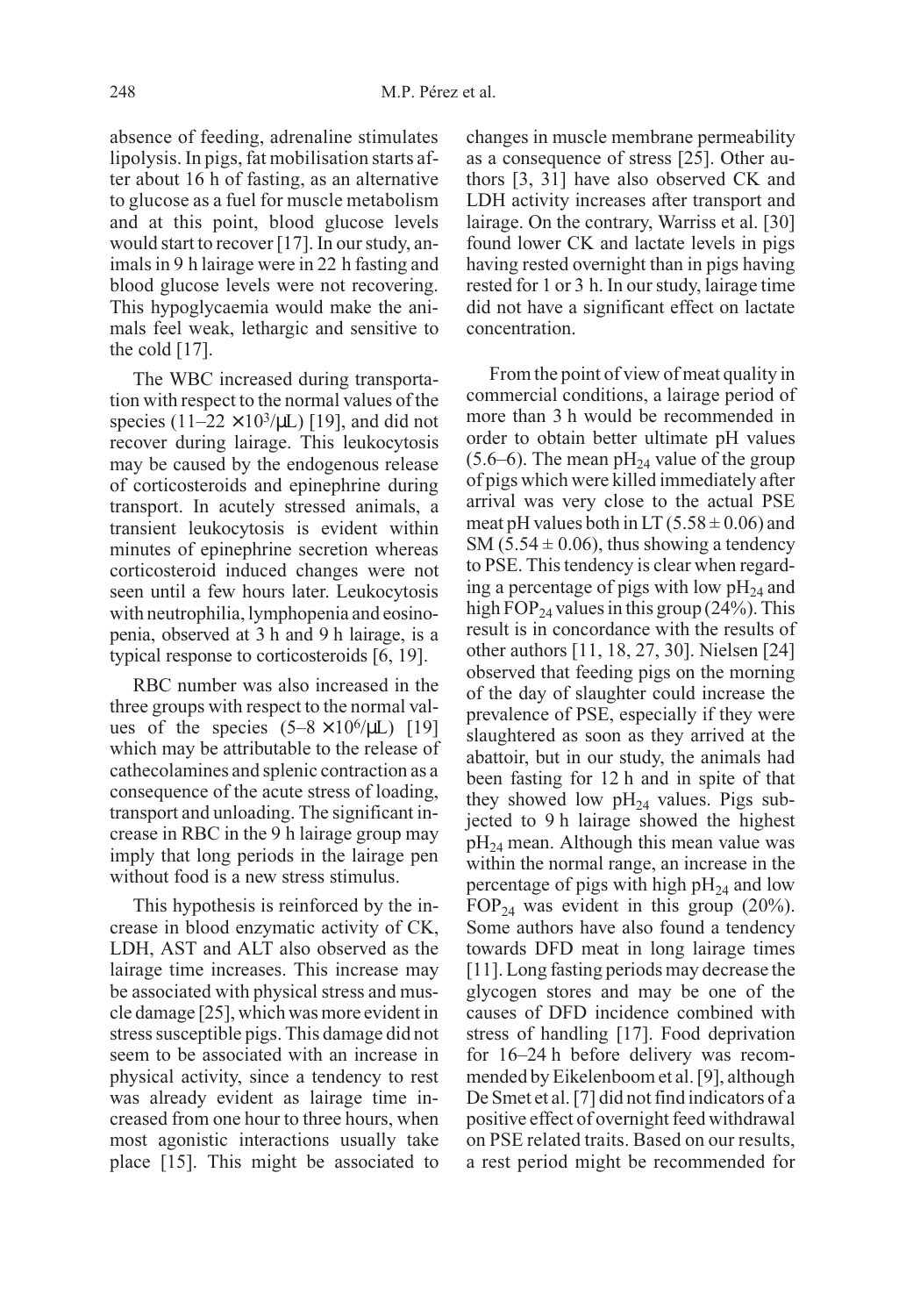preventing PSE meat but too much lairage time may bring about the opposite situation. Although no significant skin damages were observed in any group, it is worth mentioning the tendency to increase skin damage as lairage time increases, which would mean a carcass quality impairment. This tendency has also been observed by Geverink et al. [14].

We could conclude on the basis of the results obtained from this pilot study, that in Spanish commercial conditions, from the point of view of animal welfare and meat quality, the most adequate pre-slaughter lairage time was three hours for short travel and at a warm environmental temperature. No lairage or excessively long lairage periods without food intake may compromise animal welfare and meat quality. Pigs sacrificed immediately on arrival presented the highest cortisol and glucose levels and a high percentage of PSE meat. A long lairage period without food intake produced hypoglycemia and important muscle damage signs with an increase in percentage of pigs with DFD characteristics. Pigs resting 3 h showed a decrease in cortisol and glucose and no more muscle damage signs than pigs sacrificed as soon as they arrived at the abattoir, and it could prevent PSE and DFD meat. It would be advisable to avoid no lairage or long lairage periods in abattoirs, but a more extensive investigation with replicated studies would be necessary in order to confirm this results and delimit the optimum lairage period.

#### **ACKNOWLEDGEMENTS**

This work was funded by the Comisión Interministerial de Ciencia y Tecnología (CICYT) of the Spanish Government (Project Reference AGF96/2309). The authors would like to thank the Oficial Veterinary Services (J.A. Angel, J.C. Lles, B. Lobera, I. Martín-Maestro, F. Bayo and L. Til), the management (specially A. Espada) and workers of the slaughterhouse. We also thank Diarmuid Magourty for his translation.

## **REFERENCES**

- [1] Barton Gade P., The effect of pre-slaughter handling on meat quality in pigs. Manipulating pigs production, in: Proceedings of the sixth biennial conference of the Australian pig science association APSA, Canberra, Australia, 1997, pp. 100- 123.
- [2] Bradshaw R.H., Parrott R.F., Goode J.A., Lloyd D.M., Rodway R.G., Broom D.M., Behavioral and hormonal responses of pigs during transport: effect of mixing and duration of journey, Anim. Sci. 62 (1996) 547-554.
- [3] Cabadaj R., Legáth J., Pleva J., Máté D., Turek P., Lohajová L., Nagy J., Mala P., Activity of some enzymatic parameters in halotane positive and negative pigs during their fattening and after transport to the slaughter-house, Folia Vet. 37 (1993) 23-26.
- [4] Calvo J.H., Osta R., Garcia-Muro E., Zaragoza P., Sindrome de estrés porcino: aplicación y ventajas de la PCR para su diagnóstico, Medicina Veteterinaria 14 (1997) 110-113.
- [5] Dalin A.M., Magnusson U., Häggendal J., Nyberg L., The effect of transport stress on plasma levels of catecholamines, cortisol, corticosteroid-binding globulin, blood cell count, and lymphocyte proliferation in pigs, Acta Vet. Scand. 34 (1993) 59-68.
- [6] Dantzer R., Mormède P., Le stress en élevage intensif, Masson SA, Paris, 1979.
- [7] De Smet S.M., Pauwels H., De Bie S., Demeyer D.I., Callewier J., Eeckhout W., Effect of halothane genotype, breed, feed withdrawal, and lairage on pork quality of Belgian slaughter pigs, J. Anim. Sci. 74 (1996) 1854-1863.
- [8] Diestre A., Oliver N.P., Gispert M., Métodos predictores de la calidad de la carne en el porcino: dispersión interna de la luz y conductividad eléctrica, Anaporc 89 (1990) 45-57.
- [9] Eikelenboom G., Bolink A.H., Sybesma W., Effects of feed withdrawal before delivery on pork quality and carcass yield, Meat Sci. 29 (1991)  $25 - 29.$
- [10] EU Directive 93/119/CE relativa a la protección de los animales en el momento de su sacrificio o matanza. Diario Oficial de las Comunidades Europeas de 31 de diciembre de 1993.
- [11] Fernandez X., Tornberg E., A review of the causes of variation in muscle glycogen content and ultimate pH in pigs, J. Muscle Foods 2 (1991) 209-235.